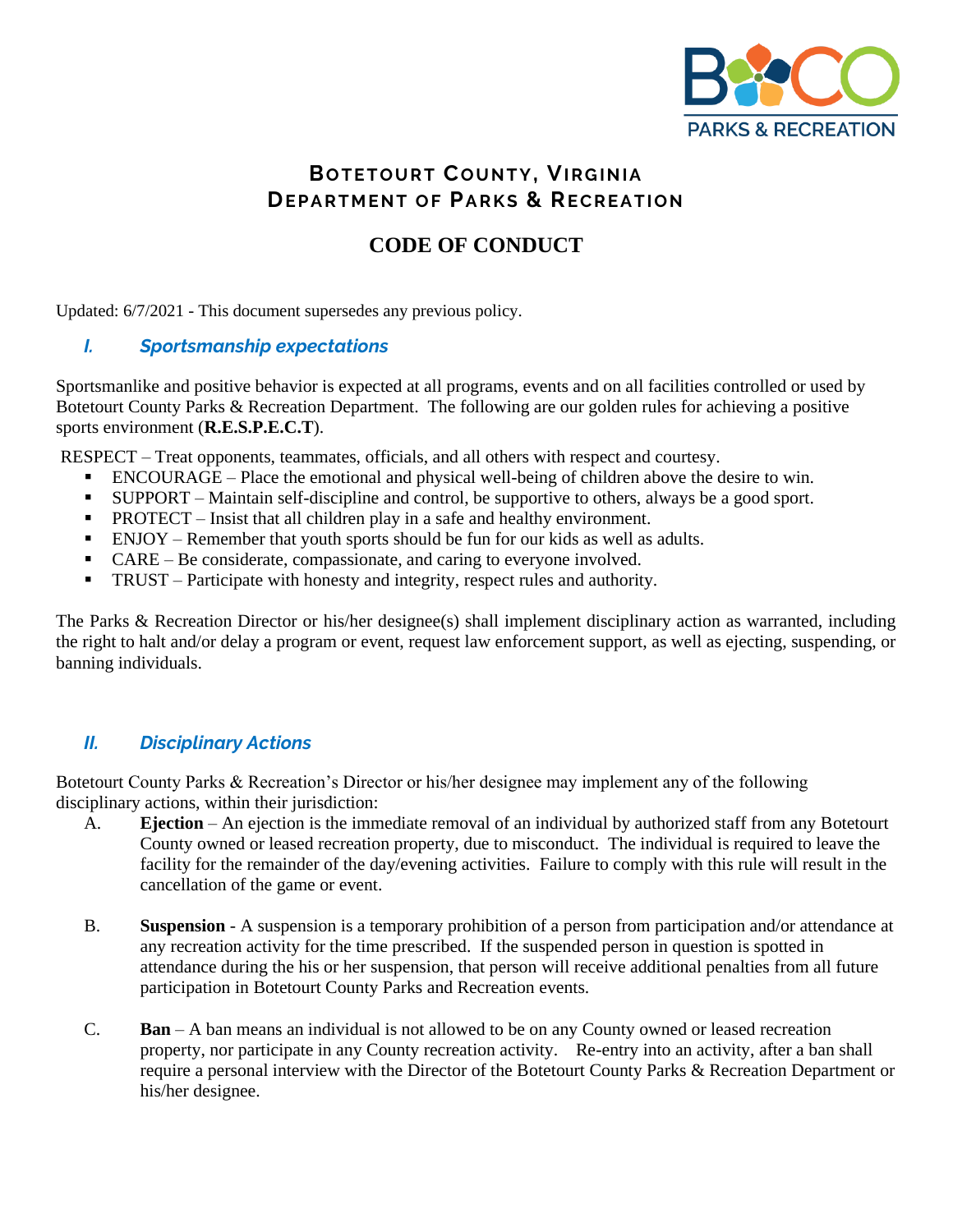- D. **Appeals Process**  A written appeal of disciplinary action may be accepted by the Director within three (3) days after an individual receives notification of a decision made resulting in a suspension or ban. The person that requests the appeal will be subject to the disciplinary action unless the Director from the Botetourt County Parks & Recreation Department upholds the appeal. The Directors' decision on the appeal is final. Generally, appeals will not be successful unless the facts are proven incorrect.
- E. **Probationary Periods** A probationary period is an amount of time that an individual is evaluated by the Department to determine whether any further misconduct occurs that result of additional misconduct shall warrant further disciplinary action from Botetourt County activities as defined. Probationary periods are as follows:
	- 1. Ejection one full year from date of initial ejection.
	- 2. Suspension one full year from date that suspension ends.

3. Ban – to be determined by Director upon personal interview, no less than one year from date that reentry into activity is granted.

## *III. Process of disciplinary action*

- A. **Submittal and review of written incident reports** An individual accused of violating the Code of Conduct will be given an opportunity to submit a written report detailing the incident. Must be submitted within three (3) business days.
- B. **Temporary suspension** An individual being investigated for misconduct shall be suspended from participating in any recreation activity until the completion of the investigation. After investigation is complete, the individual will be called to inform them of the decision
- C. **Corrective Action** The ejected or suspended coach, parent or spectator must **meet** with Botetourt County Parks & Recreation staff to sign a discipline letter that will outline penalties, length of suspension and approved return to action date. **Suspensions will not go in to affect until the coach, parent or spectator signs this letter. However, not signing document prolongs suspension.**

## *IV. Misconduct Consequences*

Misconduct by coaches, officials, players, and/or spectators will not be tolerated in any form.

A. **Non-Physical Misconduct -** Noncompliance with rules or other poor sportsmanship such as the use of obscene/negative gestures or verbal abuse including but not limited to obscene language, harassment, derogatory behavior, or negative verbal Founded misconduct shall result in the following disciplinary actions and/or penalties:

> Coach or official: First offense – two  $(2)$  game suspension and one  $(1)$  calendar year probation Second offense (within one (1) year probationary period\*) – minimum one (1) year ban Player or spectator: First offense – one (1) game suspension and one (1) calendar year probation Second offense (within one (1) year probationary period\*) – minimum one (1) year ban

\*If an individual has a history of non-physical misconduct and is found to be in violation for such while not on probation, that individual will be subject to a minimum one (1) year ban.